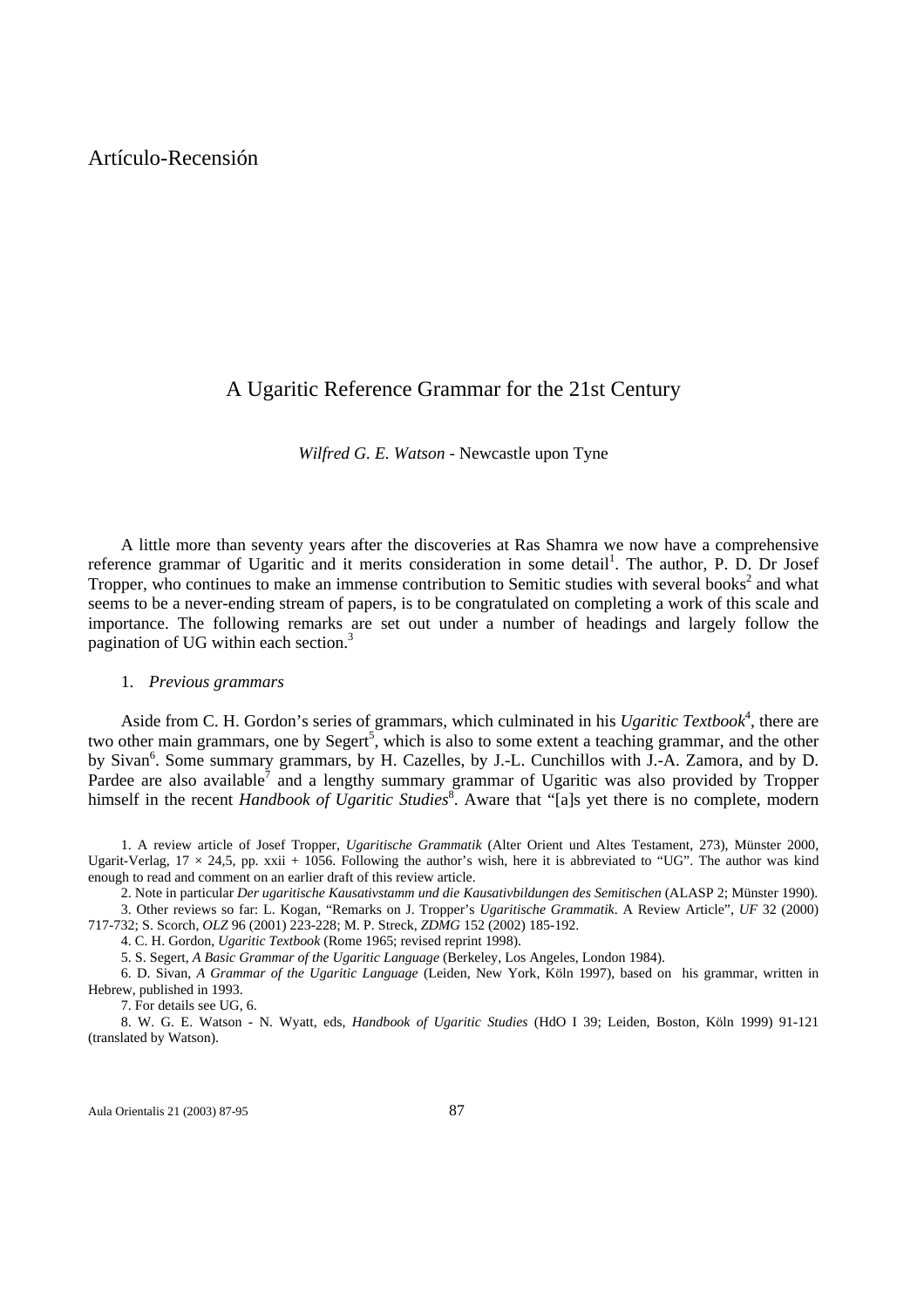reference grammar of Ugaritic"<sup>9</sup>, T. wrote his *Habilitation* with the title "Untersuchungen zur ugaritischen Grammatik. Schrift- Laut- und Formenlehre" (Freie Universität Berlin, 1997) and this has been the foundation for his monumental *Ugaritische Grammatik*. A condensed form of this grammar has now been published as *Ugaritisch: Kurzgefasste Grammatik mit Übungstexten und Glossar*10, an English translation of which is in preparation.

#### 2. *Outline of contents*

Some idea of the rich material set out in this grammar can be gained from an outline of its contents. The *Introduction* (pp. 1-12) discusses such problems as the classification of Ugaritic, current research on Ugaritic grammar, the aims, objectives, methodology and structure of UG as well as the alphabetic sequence used (a modified form of the Hebrew alphabet)<sup>11</sup>. Next comes *The Script* ("Schriftlehre", pp. 13-86), which deals in great detail with the long and short cuneiform alphabets, syllabic cuneiform and the logograms for numerals. *Phonology* ("Lautlehre", pp. 85-204) describes the phonological system, the phonemes and sound changes<sup>12</sup>. Chapter 4 deals with *Pronouns* (pp. 205-246), i.e. the personal pronoun and pronominal suffixes, and the demonstrative, determinative (or relative), interrogative and indefinite pronouns. It is followed by a section on the *Noun* (pp. 247-342), including noun formation, gender, number, case, state and determination (and indetermination). A table of nominal inflections is given on p. 341. A complete section is devoted to *Numerals* (pp. 343-422): cardinal and ordinal numbers, fractions, iteratives and mutiplicatives, distributives, collectives and unspecified numbers, including a paragraph on the syntax of numbers (§69). Nearly a third of the whole grammar is on the *Verb* (pp.  $423-726$ )<sup>13</sup>, a section which has the following headings: Categories of the basic stem (imperative, prefix conjugation, suffix conjugation, verbal adjectives, verbal nouns, verbal forms with the energic ending and with object suffixes), verbal stems (the G-stem, the N-stem, the D-stem, the L-stem and the Š-stem), morphological peculiarities of certain root classes, aspect and tense, mood. The penultimate chapter is on the *Particles* (pp. 737-836): adverbs, prepositions, conjunctions, interjections, asseverative particles, optative particles, negatives, existential particles and enclitic particles. Finally comes *Syntax* (pp. 837-914), which deals with the noun and its attribute, nominal and verbal main clauses, the extrapositional construction ("Pendenskonstruktion"), problems of agreement at the level of the sentence, parataxis between sentences and subordinate clauses. After the abbreviations (pp. 915-923) come twenty-one pages of bibliography and no fewer than nine indexes.

#### 3. *Phonology*

To his examples of the assimilation of  $*nK > /KK/$  (p. 143) can be added Ug. *tt* (KTU 4.205:3), which denotes a piece of cloth or a garment or a type of wool(?), Akk. *šim/ntu*, (AHw, 1239); "plucked wool" (CAD Š/2, 20). The assimilation is inner-Ugaritic, so the word could have been borrowed as *šin*t*u* which then became *šittu* or the like, Ugaritic *tt*. In his discussion of the etymology of *kknt* (i.e. from \**knknt*, p. 146) there should be a cross-reference to §51.5b (p. 276) where Ug. Akk. *ku-ku-na-tu* is mentioned (see already W. van Soldt, SAU, 304). On the interchange of *≠/ú* between Ugaritic and other

<sup>9.</sup> J. Tropper, "Ugaritic Grammar", *Handbook of Ugaritic Studies*, 92; similarly, UG, 6.

<sup>10.</sup> Volume 1 in the new series Elementa Linguarum Orientis, Münster 2002.

<sup>11.</sup> Note that the sequence used in the indexes is largely "Roman" (see p. 950).

<sup>12.</sup> J. Cantineau, "La langue de Ras Shamra (*Deuxième article*)", *Syria* 21 (1940) 38-61 is perhaps too antiquated to be cited on p. 89.

<sup>13.</sup> Equivalent in scale to E. Verreet, *Modi ugaritici* (Leuven 1988).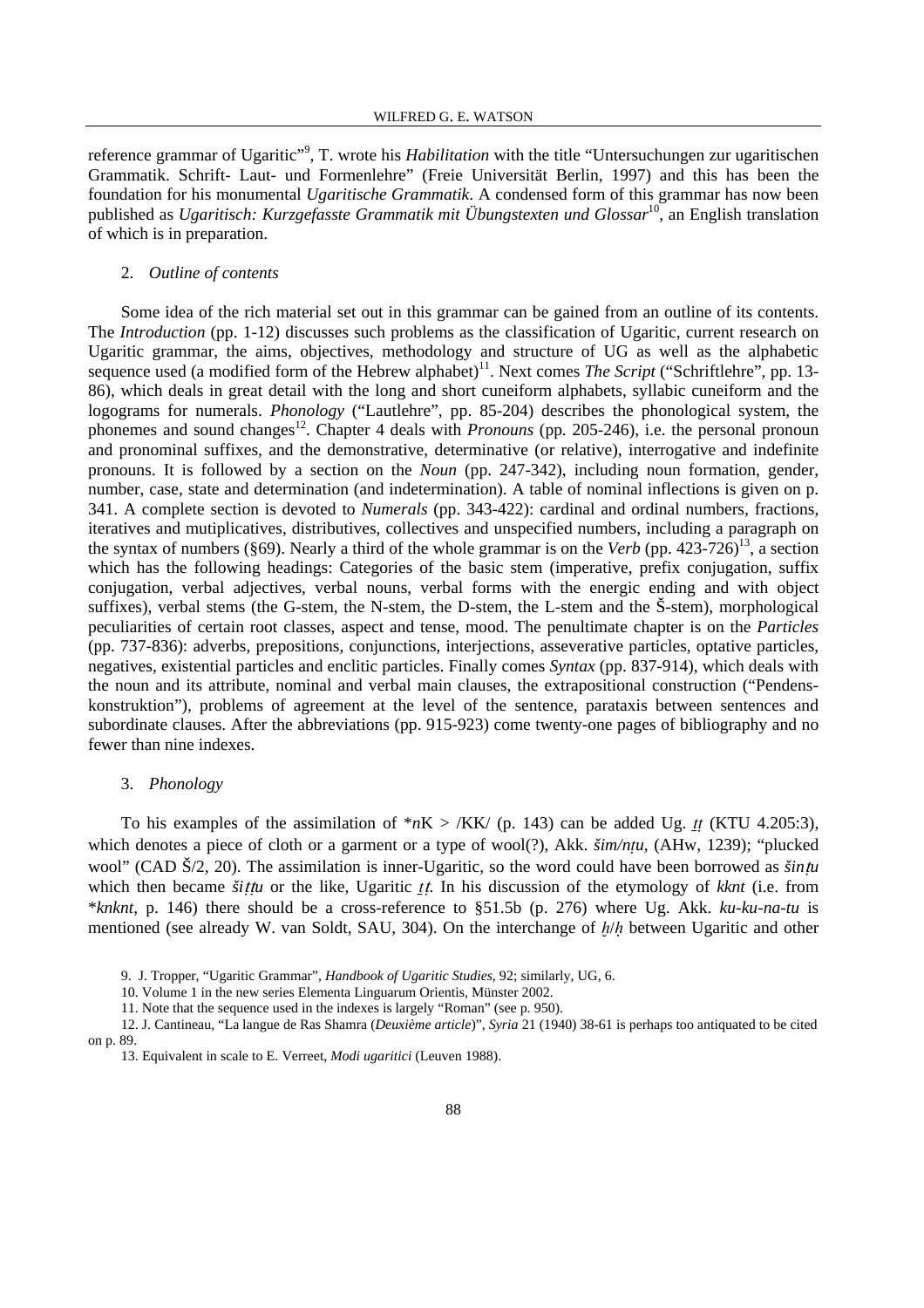Semitic languages (pp. 121-124) note the following. The verb *hnn* in KTU 2.15:9 is considered a form of *hnn*, "to be gracious" (p. 123), but *hnn* does actually occur both here (in line 3, as T. himself notes) and elsewhere (see DLU, 178-179). J. C. de Moor<sup>14</sup> explained the verb from *hnn* in Arab. and Syriac, where the meaning is "to make (oil) rancid", and this seems preferable<sup>15</sup>. Also, there may be no need to resort to this interchange for Ug. *r≠* (p. 123, where it is considered a variant of *rú*, "Wind, Duft" with the meaning "Sinn, Geist") since it may be a loan-word from Eg. *rh*, "knowledge"<sup>16</sup>. On  $n<sup>c</sup>rn$  (p. 155) see now W. Mayer - R. Mayer-Opificius, "Die Schlacht bei Qadeš", *UF* 26 (1994) 321-368. The spelling *mlbr* (KTU 1.12 i 21.35) is not a scribal mistake but (as T. notes p. 156 §33.137.3) a genuine instance of the consonantal change ( $d > \frac{1}{\lambda}$ ). In fact, as M. Sznycer had previously noted, it is also attested (in reverse) in Phoenician both in the PN *§dmb<sup>c</sup>l* for *§lmb<sup>c</sup>l* and in the variants "Gaulos" and "Gaudos" (for the placename Gozzo)<sup>17</sup>. Tropper is probably correct that the insertion of a secondary  $/h/$  is not attested in verbs (p.163) since Ug. *khp* may perhaps be explained by Eg. *khb*, "stoßen (mit Horn), gewalttätig sein, stürmen, etc"18. As an example of /y/ instead of /w/ the verb *syr* is given (p. 164, also p. 649), but the root of Ug. *syr* may be *syr*, not *swr*; cf. Arab. *sayara*, "to move (on)" (cf. DLU, 411). To the examples of prothetic *alef* cited (p. 202) add *(i)blbl*, "message-bearer", Akk. *babbilu*<sup>19</sup> and *anhr*, "dolphin(?)" (KTU 1.5 i 15; 1.133:5), Akk. *nah<sub>1</sub>ru*, "Schnauber" (AHw, 714-715). The same topic is also discussed in §33.211 (p. 170).

## 4. *Metathesis*

The metathesis of consonants is discussed in §33.16 (pp. 164-166). T.'s explanation of  $rb^c$  as a metathetic form of  $br^c$  (in KTU 1.17 v 2-3), as in Arab. *bara*<sup>*c*</sup>*a*, "to give" (p. 165 and also pp. 347, 592), may find further support in Chadic  $*b(a)r$  "to give" and Egyptian  $\epsilon b3$  (<  $*br$ ) "darbringen, präsentieren, ausstatten (*m* mit)"<sup>20</sup>. However, the explanation of Ug. *gml* as a metathetic form of Heb. *maggal*, "sickle"<sup>21</sup> is unlikely as the form is a *nomen instrumenti* with preformative *m*- from the root \*ngl, as in Arab.  $n\dot{gl}$  "to cultivate, till the soil, reap the harvest, crop" according to Aro<sup>22</sup>. Similarly, the appeal to metathesis to explain Ug. *mzl* seems unnecessary, as the verb probably means "to run"23. The same applies to  $c_{rp}$  (KTU 4.721:2.13) which is not a form of  $c_{pr}$ , "dust" (p. 166), but means "to cover".<sup>24</sup> On the other hand, Tropper's explanation (p.165) of *trp*, "to swish (the tail)" (in KTU 1.83:4.6), Arab. *tfr*, is preferable

14. J. C. de Moor, "Frustula ugaritica", *JNES* 24 (1965) 335-364 (360), an article not included in T.'s bibliography.

15. See DLU, 194. Some support may be supplied by Eg. *hnn*, "stören, s. zersetzen, etc." (R. Hannig, *Die Sprache der Pharaonen. Großes Handwörterbuch Ägyptisch-Deutsch (2800-950 v.Chr.)* ( Mainz 1995) 637.

16. See my "El's Erudition (KTU 1.4 v 3-5"), *AuOr* 19 (2001) 138-142.

17. M. Sznycer, "Notes de lexicographie ougaritique", *GLECS* 73 (1973) 73-79, esp. 73-79. He notes (p. 78) "On a ainsi, selon toute vraisemblance, l'attestation d'une mutation  $\underline{d} > \underline{l}$  dans un dialecte ougaritique du XIVème siècle av. J.C. et, d'un autre côté, une mutation l > d dans un dialecte phénicien de l'archipel maltais, au IIème siècle av. J.C. Y a-t-il un lien entre ces deux phénomènes parallèles, malgré leur éloignement dans l'espace et dans le temps?".

18. Hannig, *Handwörterbuch*, 887.

19. J. Sanmartín, "Glossen zum ugaritischen Lexikon (V)", *SEL* 5 (1988) 171-180 (175).

20. Cf. Hannig, *Handwörterbuch*, 135; G. Takács, *Egyptian Etymological Dictionary* I (Leiden 1999) 78.

21. See already Watson, *NUS* 1981, 9.

22. J. Aro, "Gemeinsemitische Ackerbauterminologie", *ZDMG* 113 (1964) 471-480 (476) and other references cited by Takács, *Egyptian Etymological Dictionary* I , 112.

23. As first proposed by me in "An Unrecognized Hyperbole in Krt", *Or* 48 (1979) 112-117.

24. W. G. E. Watson, "Light from Mari on a Ugaritic word", *NABU* 1998/83; similarly, G. del Olmo Lete, "Le phén. <sup>c</sup>rpt, l'acc. *urpatu(m)* et le groupe lexical *<sup>c</sup> /\ -r-b/p*", *Transeuphratène* 14 (1998) 167-174.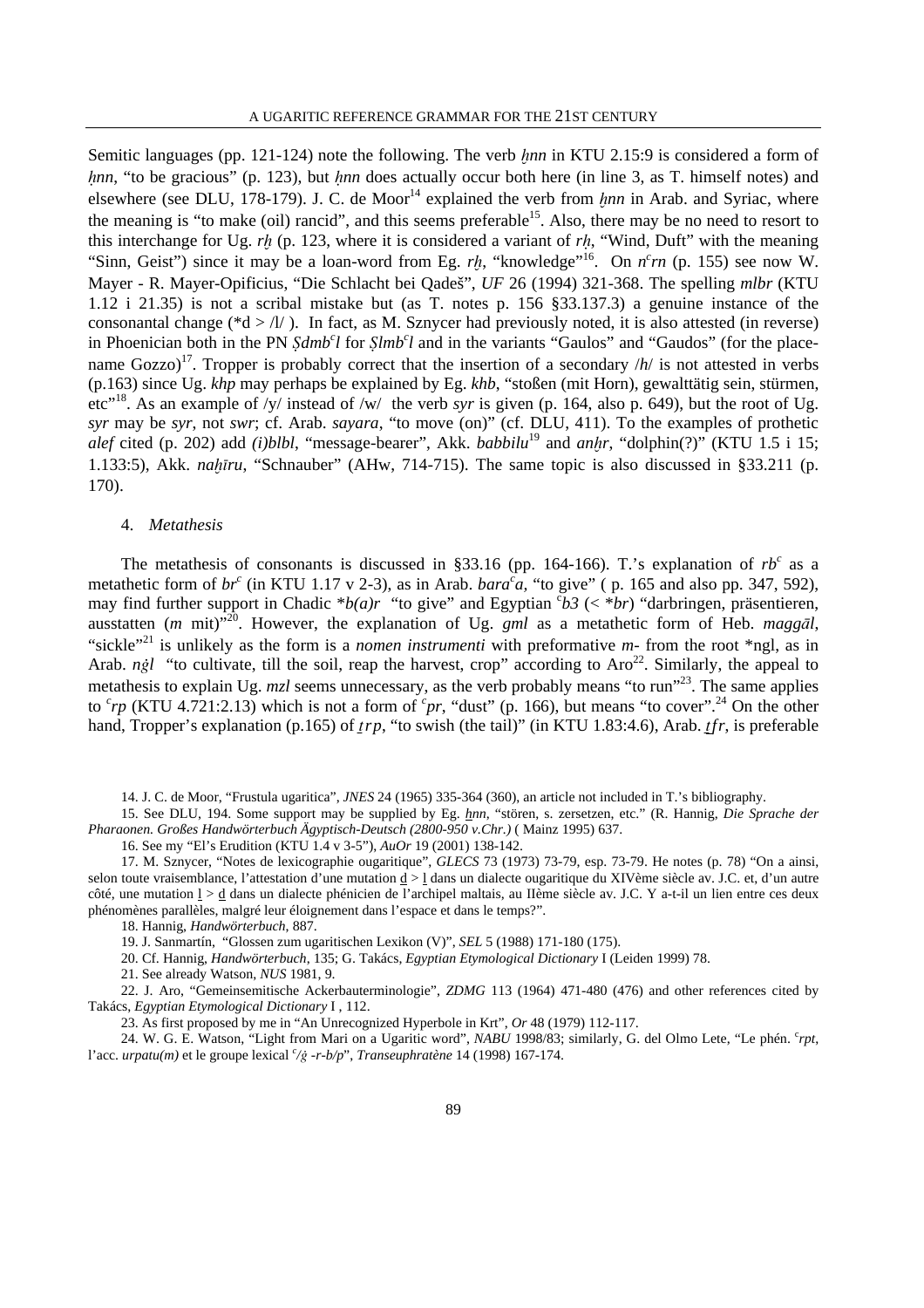to Loewenstamm's suggestion<sup>25</sup> that it is a metathesis of *prt*, "to split". Additional examples of metathesis (not mentioned by T.) may be Ug.  $\delta i$ y, "bird of prey", in view of Emar Akk.  $\delta a$ - $a$ -i "falcon, hawk",  $2^6$  and possibly Ug. *šir*, "furrow", Akk. *še/ir'u*, "Saatfurche" (AHw, 1219-1220); "furrow" (CDA, 368)<sup>27</sup>.

## 5. *Alternative meanings and etymologies*

As T. is only too well aware, occasionally another etymology and/or another meaning can be provided for certain words. The word *h*swn does not mean "lettuce" (p. 44) but "onion, garlic", Akk. *hazuannu*, etc.<sup>28</sup> The verb *dwt* may mean not "to trample" (p. 109, also pp. 512, 644, 649, 650) but "to knock down", Arab. *dtt* (cf. HALOT, 218) or even "to soften" (cf. DLU, 138). The sequence *ulp*, translated "chief" (p. 174) has also been differently explained, based on an analysis as  $u + l + p$ , meaning "in the manner of" or the like (cf. DLU, 30). The term *mswn*, rendered "Nachtquartier" (p. 191) may mean "delegate", as proposed by G. del Olmo Lete<sup>29</sup>. It remains difficult. The word *mddt* in KTU 1.17 ii 41 is translated "Geliebte" (p. 268) but it may mean "distributor", Akk. *mādidu*<sup>30</sup>. The verb *ġtr*, "to attack" (p. 523, see p. 126) may mean something like "to betray" in view of Jibbali  $\dot{r}$ , "to cheat, deceive" and  $\dot{r}$ , "to deceive someone"<sup>31</sup>. Hence perhaps  $b^c\ln y$ *gtr hrd* means "The lord, (him) the troops will betray" (KTU) 1.103+:39), unless the verb is passive. For Ug. *mtr≠t*, "bride" (KTU 1.14 i 13; cf. 1.24:10), T. cites Akk. *marh* $\bar{t}$ *tu*, "wife" (p. 477). However, Ug. *mtrht* is from *trh*, whereas Akk. *marh* $\bar{t}$ *tu* is from  $\sqrt{\pi}$ *rehû*, "to sire, etc." (cf. CAD R, 252). Cf. instead Phoen. *mtrú* (cited in DLU, 307). The root of the verb forms *ymnn* and *mmnnm* in KTU 1.23 may be *mnn* or *mw/yn* (pp. 578 and 581), or it may even be *ymnn*, "to seize with the right hand" (cf. DLU, 529). The difficult term  $\delta\delta lmt$  (p. 602) has now been explained by J. Sanmartín<sup>32</sup>, following (to some extent) Gordon (UT §19.2424). It does not refer to a textile but means "supplementary delivery or ration" (see now DLU, 455-456). Yet another explanation of *šly*t (discussed on p. 602) has been provided by P. Fronzaroli<sup>33</sup> who suggests "celui qui pique", based on Arab. *slt*, Geez *sal(l)ata*. The form *ytr* in KTU 1.6 vi 53 is derived from *trr*, "to drive away" (p. 674) but other analyses are possible<sup>34</sup>. For *hlm* (p. 746) see perhaps Punic *alem* (*hlm*), "here" (DNWSI, 283). T. is no doubt correct that there was no preposition *mn* in Ugaritic (pp. 762-763) but instead of explaining *mab* as a mistake for *mad*, it is possible to consider the initial *m*- as an enclitic on the preceding verb (omitting the word divider): *um tšmh*{.*}m ab*, "(my) mother pleased (my) father" (KTU 2.16:11)<sup>35</sup>. In KTU 1.14 ii 34 and iv 15, *m<sup>c</sup>* may mean "powerful, etc." (p. 813) but the meaning "together"36 cannot be excluded. The word *spr* in *sprn thrm*, "our / the documents /scribes are pure (?)" (KTU 2.39:33) (p. 853), may mean "bronze" (cf. DLU, 408).

25. S. E. Loewenstamm, *Comparative Studies in Biblical and Ancient Oriental Literatures* (Neukirchen-Vluyn 1980) 357. 26. See my "Emar and Ugaritic", *NABU* 2002/9.

27. As proposed in "An Akkadian cognate for Ugaritic *šir*?", *NABU* 2001/71.

28. Watson, *SEL* 12 (1995) 227-228, following W. Farber, "Altassyrisch *adda≠šu* und *≠azuannu* oder von Safran, Fenchel, Zwiebeln und Salat", *ZA* 81 (1991) 234-242.

29. G. del Olmo Lete, *Interpretación de la Mitología cananea. Estudios de semántica Ugarítica* (Valencia 1984) 169-171. 30. J. C de Moor, *An Anthology of Religious Texts from Ugarit* (Nisaba; Leiden 1987) 32. Cf. DLU, 261.

31. T. Johnstone, *Jibb¿li Lexicon* (Oxford 1981) 87.

32. J. Sanmartín, "Notas de lexicografia ugarítica", *UF* 20 (1988) 265-275.

33. P. Fronzaroli, *MARI* 8, 289 and n. 56.

34. Cf. Wyatt RTU, 145, n. 126.

35. As in DLU, 1-2. See previously G. del Olmo Lete - J. Sanmartín, "A New Ugaritic Dictionary. Its Lexicographical and Semantic Structure", *AuOr* 6 (1988) 255-274 (259).

36. Watson, *Or* 48 (1979) 113, n. 8; F. C. Fensham, "Notes on Keret 79(b)-89 (*CTA* 14.2.79(b)-89)", *JNSL* 7 (1979) 17-25 (24).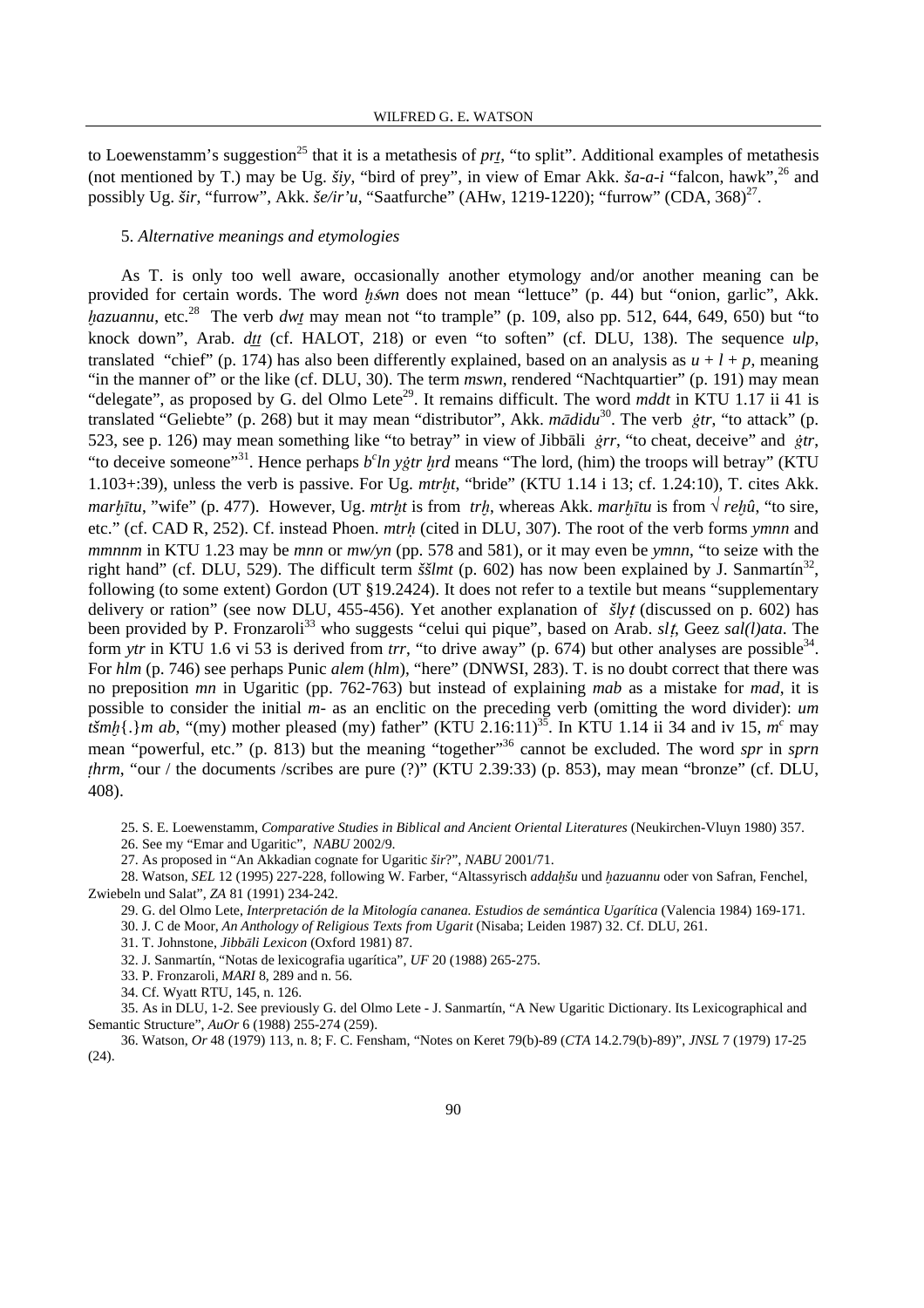# 6. *Comparative material from Akkadian*

Further comparative material for Ug. *hsp* (pp. 103 and 475) is available from Emar Akk. *haspu* and *hissipu*, which are terms for a kind of wine and a clay vessel respectively<sup>37</sup>; in addition, it is possible to refer to Akk. *esēpu*, which in the N stem can mean "to be decanted" (CAD E, 331)<sup>38</sup>. To the cognates for *npzl* (pp. 114, 540) add perhaps Akk. *pasālu*, "to turn (away)" (CDA, 268). Besides the meaning "to protect" for *yqy* (p. 459, also pp. 505, 634) based on Arab. *waq* $\bar{a}$ , the meaning "to obey" is also possible, Akk. *waqû*, "to wait for, attend to". For *hrs* (KTU 4.145:8, etc.) T. (p. 383) proposes the meaning "reserve", based on Arab. *hrs/z*, "to guard, watch, control", *ihtiras*, "caution, prevention, reserve". Alternatively, the meaning may be "precise(ly)", corresponding to Akk. *haris*, "exactly"; *harisu*, "exact", as proposed by Del Olmo Lete<sup>39</sup>, although this would entail Ug.  $h = Akk$ .  $h$ . Rather than "Dreigespanne" (p. 384), Ug.  $t\ell$ <sub>*l*</sub> means "third (charioteer)", Akk. *tašl* $\bar{t}$  *šu*, (AHw, 1339)<sup>40</sup>, although as the form in Ug. is  $t\ell$ (cf. also Heb.  $\check{s}d\hat{t}\check{s}$ ) it is probably not borrowed from Akkadian.<sup>41</sup> For *bt ikl* T. suggests "dining room" (p. 485, cf. p. 254) with reference to Akk. *iklu*, although it means "victim" (CDA, 126; CAD I/J, 61), not "Verzehr" (as in AHw, 369). The form *nšlm* is considered to be a verb (p. 535) but it could mean "pledge" (DLU, 335), Akk. *našlamtu*. Similarly, *tšlm*, also analysed as a verb (p. 555) could be a noun and mean "redemption, ransom"<sup>42</sup>, Akk. *tašlimtu*, "final payment". On the other hand, it would seem that Mari Akk. *zubultu* (cited for Ug. *zbl* on p. 260 §51.42j) does not exist (and in any case would be a West Semitic loanword) and is to be read *šubultum*<sup>43</sup>.

## 7. *Non-Semitic loan-words and cognates*

A Semitic etymology is suggested for *<u>t</u>lhn*, "table" (p. 109<sup>44</sup>) with the rider that it is more probably a loan-word. In fact, G. Takács<sup>45</sup> compares it with Egyptian  $s3h$  [\*slú] which means "stand, trestle". On the correspondence of *htt*, silver" (KTU 1.14 ii 17; 1.14 iv 1) to Hitt. *hattu*(š)-, Fensham noted<sup>46</sup>: "It is noteworthy that *hattuš* as "silver" occurs nowhere in the extant Hittite texts. It is, thus, not at all certain that *htt* is to be derived from a Hittite (or possibly a Protohattic) word", a view shared by T. (p. 111). However, the word is in fact documented in Hattic (see DLU, 184 for references). The connection of *ltú* with Akk. *letû* suggested by A. Caquot - E. Masson<sup>47</sup> and also by T. (p. 123) is rejected by Sanmartín<sup>48</sup> in his discussion of *lth* as "[m]uy improbable". The topic has been re-examined by P. V. Mankowski, who concludes that it is "a culture or substrate word"<sup>49</sup>. Tropper (p. 139) accepts that *tlb* may be an Akk. loan-

37. See E. Pentiuc, *West Semitic Vocabulary in the Akkadian Texts from Emar* (Winona Lake 2001) 58 and 68-69.

38. See also Kogan, *UF* 32 (2000) 729.

39. G. del Olmo Lete, "Quantity Precision in Ugaritic Administrative Texts (*§md*, *úr§*, *aúd*)", *UF* 11 (1979) 179-186; cf. DLU, 180.

40. Hitt. LÚ *šališ≠a*; cf. Watson, *UF* 28 (1996) 705 for references.

41. Similarly, HALOT, 1526.

42. J. Sanmartín, "Glossen zum ugaritischen Lexikon (II)", *UF* 10 (1978) 349-356 (356, n. 59).

43. M. Stol, review of CDA, *BO* 57 (2000) cols. 625-629 (626).

44. However, cf. Kogan, *UF* 32 (2000) 721.

45. Takács, *Egyptian Etymological Dictionary* I, 197.

46. F. C. Fensham, "Remarks on Keret 58-72", *JNSL* 4 (1974)11-21 (19).

47. A. Caquot - E. Masson, "Tablettes ougaritiques du Louvre", *Semitica* 27 (1977) 5-19 (14, n. 3).

48. J. Sanmartín, "El *ordo* litúrgico KTU 4.14", *AuOr* 8 (1990) 89-99 (94, n. 32).

49. P. V. Mankowski, *Akkadian Loanwords in Biblical Hebrew* (Winona Lake 2000) 82-83.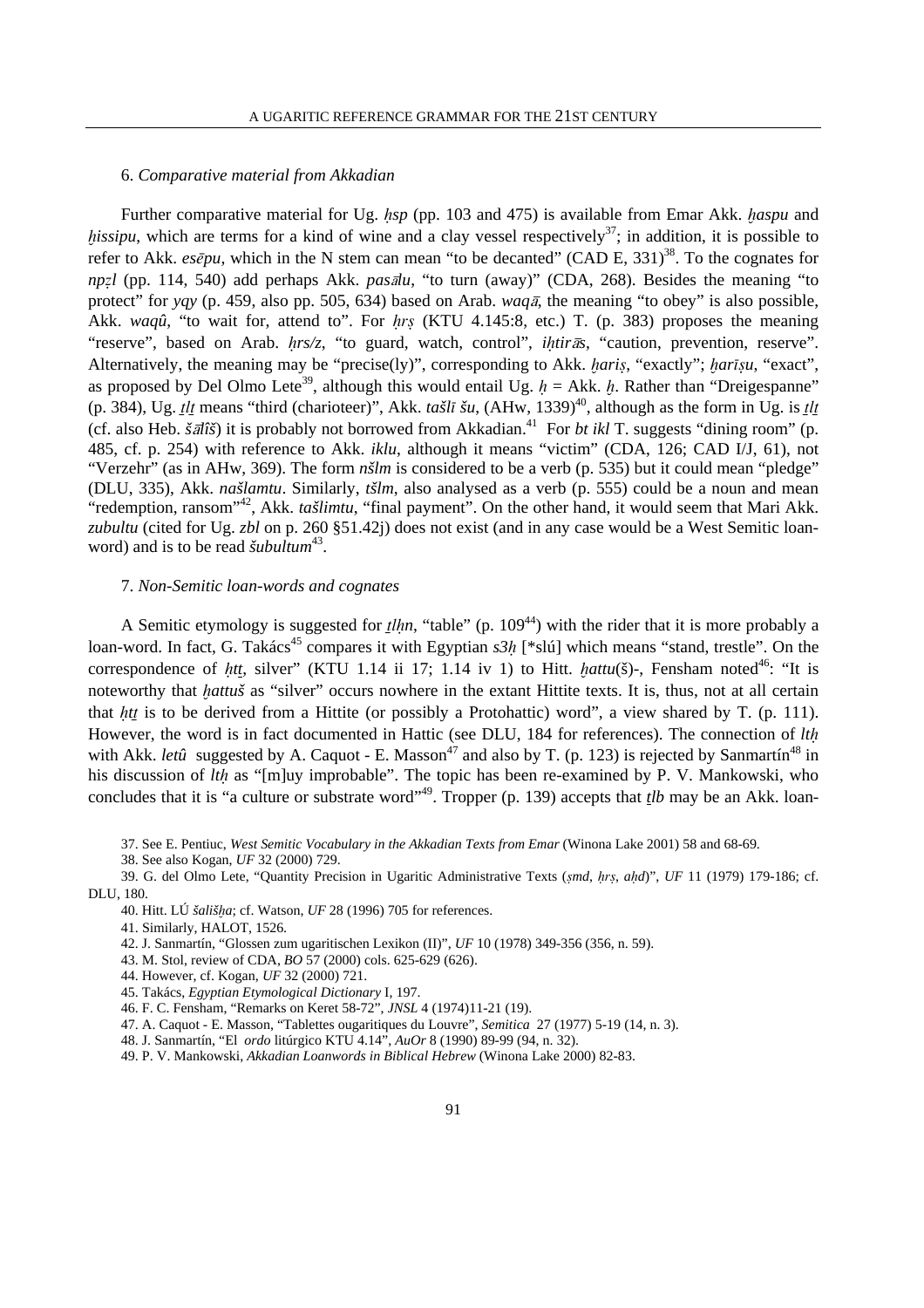word, but he does not exclude another etymology, and cites Eg. *sb3*, "to play the flute" and Cushitic  $sab\bar{a}\bar{r}\bar{a}$ , "flute". However, according to Takács<sup>50</sup>, Eg. *zb3* (from \**zbr*) is cognate with Sem. *zmr*. Interestingly, the translation of *nbt* as "plated (with silver)" (p. 517) may find support in the Eg. verb *nbj*, "vergolden, überziehen mit Gold; gießen (aus Gold), (aus Silber) herstellen"<sup>51</sup>, which may be cognate, in which case the Ug. verb would not be *n(w)b*.

## 8. *Uncertainties*

As T. agrees (p. 166), it is still uncertain whether  $q<sub>s</sub><sup>c</sup>t$  means "bow" or "arrows", though he opts for the former. The question has been discussed in considerable detail by D. P. Wright<sup>52</sup>. KTU 5.11:6-7 *att l tt lhmy wl tt yny* is translated, "the (house-)wife is not (or: indeed) furnishing my food and is not (or: indeed) furnishing my wine" (p. 595)<sup>53</sup>. However, this is uncertain, especially as the reading in KTU<sup>2</sup> is  $at$ *l tlhmy wl tyny* where *tlhmy* and *ttyny* may be personal names (cf. DLU, 490, 511)<sup>54</sup>. In view of the obscure nature of so many words in Ugaritic, T. correctly opted not to discuss them in a reference grammar, although he frequently provides alternative explanations when there is some degree of uncertainty. Among the words not analysed are *nyr* (KTU 1.16 i 37-38; 1.161:19)<sup>55</sup> //  $\delta p\delta$ ) and *nzl* (cf. pp. 246 and 848)<sup>56</sup>. Incidentally, T. is rarely dogmatic, unlike grammarians of earlier generations, and is prepared for ambiguity and uncertainty in view of the nature of the corpus.

## 9. *Inconsistencies*

There are occasional inconsistencies, which is not surprising in a book of this length and complexity. For example, the verb *ylšn* is rendered "höhnte" (p. 712) but also "geiferte" (p. 553), perhaps reflecting the uncertainty of interpretation. Also, the translation of *l ištbm tnn ištm p<sup><i>'h*</sup> (KTU 1.3 iii 40)</sub> on p. 811 is "I have certainly (?) muzzled the Dragon, I have shut his mouth" but a different reading (and therefore a different rendering) is provided elsewhere (p. 525 and 572): *l ištbm tnn ištmd? h* "Have I not gagged(?) the *Tnn-*dragon, (have I not completely) destroyed him?". However, he does add (p. 572): "Lesung des letzten Wortes, Etym. der Verbalformen und Interpretation des ganzen Kolons unsicher". Again, whereas *rks* (KTU 1.5 i 4) is considered a scribal mistake due to metathesis (p. 59), elsewhere (p. 103) it is analysed (uncorrected) as  $k + rs$ . In a note (p. 193) the root *bdy* is rejected as underlying *bd* (KTU 1.16 i 5.19; 1.16 ii 42) in favour of *bdd*, yet *bdy* is the root proposed on p. 486. Either root is accepted on p. 677 (§75.66). Different meanings are proposed in each case. In fact, the root is probably *bd(d)*, " to sing" (see

50. Takács, *Egyptian Etymological Dictionary* I, 34.

51. Hannig, *Handwörterbuch*, 404, who notes that it is difficult to differentiate from the homograph *nbj*, "schmelzen (Gold, Silber), gießen (metallene Geräte)".

52. D. P. Wright, *Ritual in Narrative. The Dynamics of Feasting, Mourning, and Retaliation Rites in the Ugaritic Tale of Aqhat* (Winona Lake 2001) 88 n. 4.

53. D. Pardee, "New Readings in the Letters of <sup>c</sup>zn bn byy", *AfO* Beiheft 19 (1982) 39-53 (45), on the verb form (*tt*) (*ibid.*, 47 and n. 14, following Caquot).

54. Also uncertain is *hm l tt l pkdy*, "if she does not furnish ...", as read and translated by Pardee (see previous note). However, the reading in  $KTU^2$  is *hm l tl pkdy*, "if to the wife (?) of PN (???)", cf. DLU, 348 and 490.

55. On which cf. Wyatt RTU, 225 n. 220.

56. For a survey and a new explanation cf. W. G. E. Watson, "An Enigmatic Expression in Ugaritic", *Abr-Nahrain* 30 (1992) 172-175.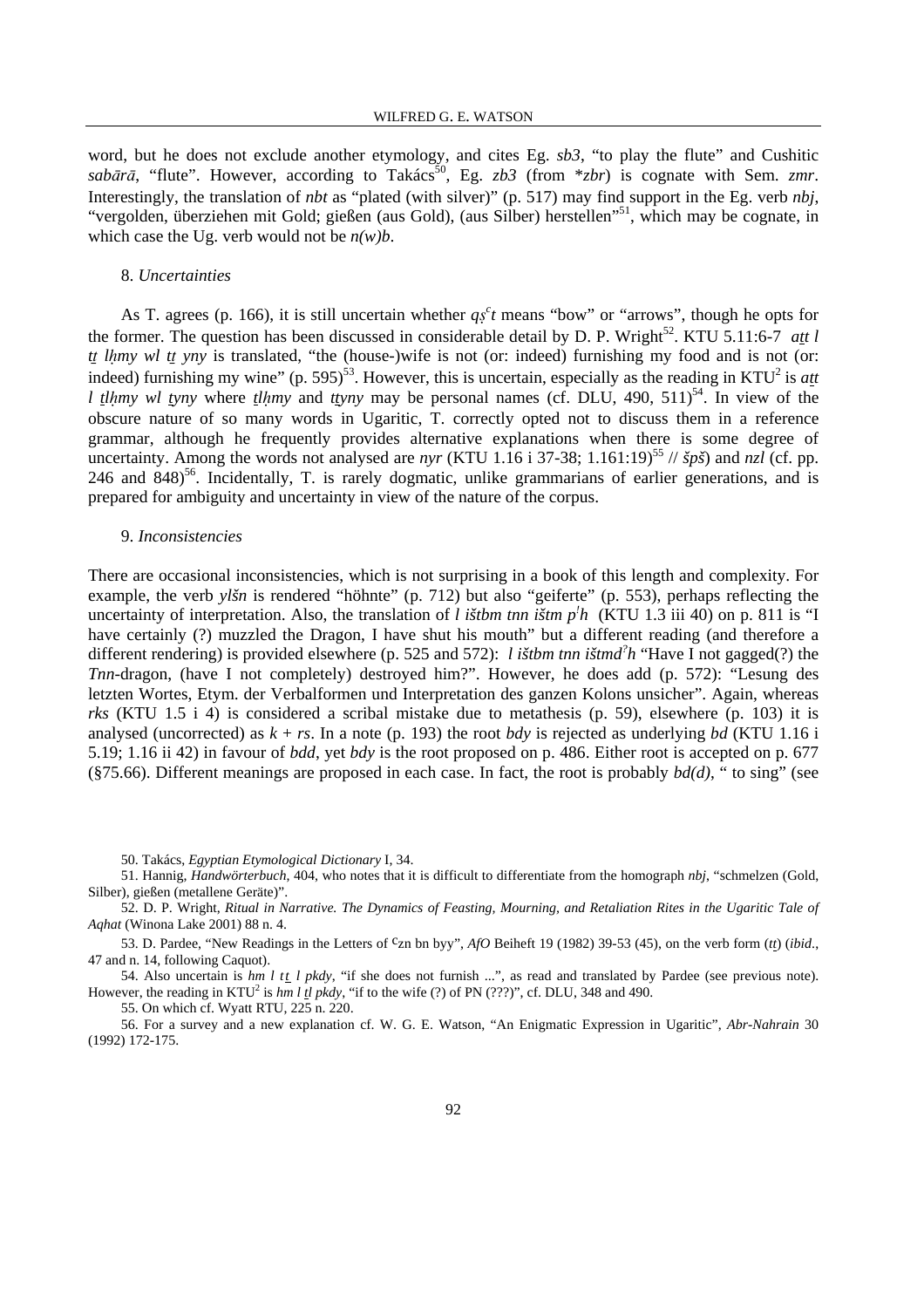p. 673)<sup>57</sup>. The meaning "Wohnstatt" for *ahl* (p. 251) rather than "tent" (as on p. 157) was proposed by Sanmartín<sup>58</sup>.

#### 10. *Typographical errors and omissions*

The following printing mistakes have been noted, most of them insignificant, particularly in a work of this size: p. 4: quote from E. LipiØski, for "form Hebrew" read "from Hebrew"; p. 5 "forth printing" for "fourth printing"; p. 15: for "2.71:12" read "2.75:12"; p. 33: for "/' $\bar{u}t$ -/" read "/' $\bar{u}t$ -/"; p. 191: for "Refroe" read "Renfroe"; p. 375, 2nd line from bottom of page, for "*ksmk*" read "*kmsk*" in KTU 4.707:23; p. 487: for "1.16:V:16" read "1.6:V:16"; p. 497: for "Engergikus I" read "Energikus I"; p. 605 (KTU 1.4 i 31): for "einem goldenen Sockel" read "ein göttliches/wunderbares Podest" (as on p. 517); p. 734 §77.51a: for "armgn" read "argmn"; p. 825 §89.2: for "Emmerton" read "Emerton"; p. 937: for "una" read "uno"; p. 939: for "Terminologie" read "Terminologia"; p. 920, under BGUL: for "Forth" read "Fourth"; p. 939, under both Shehadeh and Sivan: for "millenium" read "millennium"; p. 965 right hand column: for "úl /hallta/ 675" read "hlt /hallta/ 675". The gloss "sich wenden zu, weggehen" (p. 626 also p. 656) should have been added after *ny* as on p. 661. One occurrence of the form of the conjunction *p* with enclitic *-m* is mentioned, i.e. KTU 2.71:11 (p. 788) but there is another in KTU 2.23:30, mentioned p. 832. The reference (p. 797) for *hln* should be §81.4d (not §81.22g) and for *hlm* it should be §81.22h (not §88.22i).

#### 11. *New explanations*

Often, difficult or obscure passages are resolved by better analysis or reference to different etymologies. A case in point is KTU 1.4 ii 5-7, where  $tmt^c$ , normally considered as deriving from  $mt^c$  ("to carry, remove, etc."), is analysed as a Gt from  $mw/y^c$ , "to soak in water" (with cognates in Arabic and Ethiopic), and the resultant translation, "Her clothing, the covering of her flesh, she (repeatedly) soaked in water, etc." (pp. 521-522) avoids positing backward ellipsis of the verb, which does not occur in Ugaritic<sup>59</sup>. More significantly, new constructions have been identified on the basis of comparative Semitics. Noteworthy is the "Uneigentliche Genitivverbindung" (§91.314.2, pp. 845-846), roughly translated as "improper genitive association", that T. has recognised in Ugaritic from its occurrence in Akkadian, Arabic, Hebrew and even Egyptian. An example is *dq anm* (KTU 1.6 i 60), literally "feeble of strengths", i.e. "one with little strength".

## 12. *Additional bibliography*

Some additional references could be inserted in the body of the book. The form *phyr* (p. 53) has been discussed by A. van Selms, "Pa<sup>c</sup>yal formations in Ugaritic and Hebrew Nouns", *JNES* 26 (1967) 289-295; R. Allan<sup>60</sup> has proposed a new reading for KTU 1.24:15, usually corrected (as here, p. 62). A full listing of words split over two lines at line-end (see p. 70) is provided by J.-L. Cunchillos<sup>61</sup>. On the personal

60. R. Allan, "KTU 1.24 ( = RS 5.194):15. A Revised Reading", *SEL* 18 (2001) 45-50.

61. J-L. Cunchillos Illarri, "Cadenas quebradas", in M. Dietrich, - I. Kottsieper, eds, *"Und Mose schrieb dieses Lied auf". Studien zum Alten Testament und zum Alten Orient. Festschrift für Oswald Loretz zur Vollendung seines 70. Lebensjahres mit Beiträgen von Freunden, Schülern und Kollegen* (Münster 1998) 151-174.

<sup>57.</sup> Cf. now DLU, 104.

<sup>58.</sup> J. Sanmartín, "Götter, die in Zelten wohnten?", *WZKM* 86 (1996) 391-397.

<sup>59.</sup> See C. Miller, "Patterns of Verbal Ellipsis in Ugaritic Poetry", *UF* 31 (1999) 333-372; this passage is discussed on pp. 370-372. Incidentally, Tropper does not discuss verbal ellipsis in his grammar, but does deal with ellipsis in connection with measurements (pp. 413-414 §§ 69.24, 69.25) and of the object (p. 894 §96.25).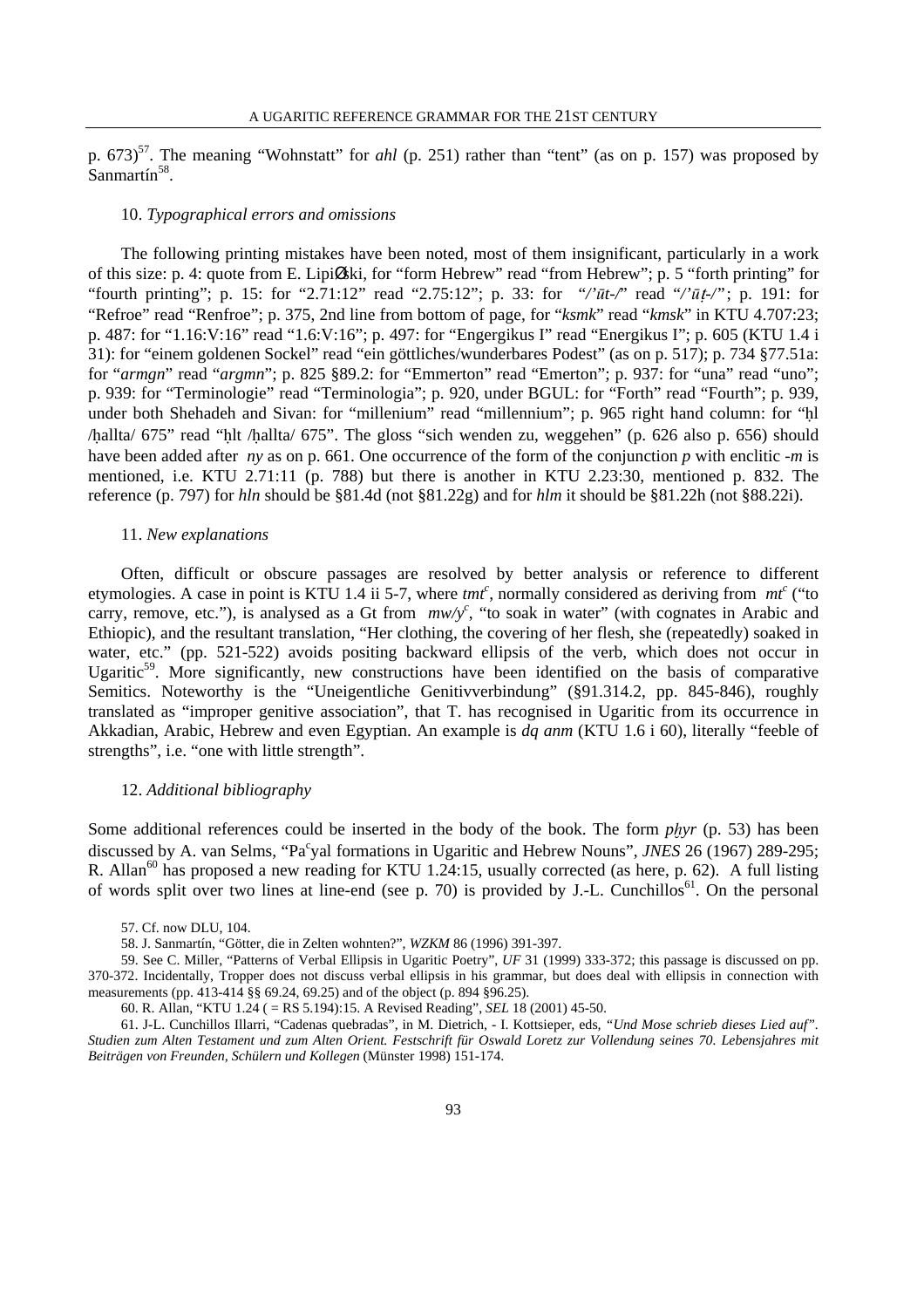pronoun (pp. 204-228) see G. del Olmo Lete, "The Semitic Personal Pronouns. A Preliminary Etymological Approach<sup>"62</sup>. Monoradicals (p. 248) are further discussed by Del Olmo Lete<sup>63</sup>. On nouns with two plural forms (p. 299 §53.331.3) see also. M. Baldacci, "A Lexical Question Concerning the Ugaritic Anath's Text (sic!)", *UF* 10 (1978) 417-418. Further discussion of the cohortative particle *i* (p. 808 §85.3) is provided by Arnaud in connection with letters from Tyre found at Ras Shamra, although he makes no reference to Ugaritic *i*.<sup>64</sup> The author himself has also made significant contributions elsewhere, on pleonastic  $w^{65}$ , on the definite article<sup>66</sup> and on verbs in poetry<sup>67</sup>.

## 13. *Main bibliography*

The following items are not in the otherwise very extensive bibliography<sup>68</sup>: S. Lieberman, "The Afro-Asiatic Background of the Semitic N-Stem : Towards the Origins of the Stem-Afformatives of the Semitic and Afro-Asiatic Verb", *BO* 43 (1986) 577-628; L. Milano, "Osservazioni sul bilinguismo ugariticoaccadico", *Vicino Oriente* 3 (1980) 179-197; D. Pardee, "New Readings in the Letters of <sup>c</sup>zn bn byy", *AfO* Beiheft 19 (1982) 39-53. Also missing from the bibliography (cf. p. 97) are M. Heltzer, "The *úrš q‹n* in Ugarit. The Meaning of the Term and the Functions of these People", *UF* 29 (1997) 211-240 and J. Sanmartín, "Herramientas agrícolas y burocracia en Ugarit", *AuOr* 5 (1987) 149-152.

#### 14. *Indexes*

The indexes are comprehensive but could not be exhaustive, of course, otherwise the book would have been too bulky. Only words specifically discussed have been included. The following comments are merely for the convenience of users. Homonymous roots are not differentiated in the root index, e.g. *mrr* "to leave, etc." and *mrr* "to be strong". Similarly, there are two different roots *bsr* (listed p. 951): "to see" (p. 105) and "to cut" (pp. 447, 458, with syllabic spelling). To the indexes add the following: *≠lpnt* (p. 148); *kdr* (p. 264); *ltú* (p. 123); *klat* (p. 383); *mg¨* (p. 269); *msrr* (p. 582); *nmrt* (p. 265); *tin¨t* (p. 270); *tb§r* (p. 270); *tbt≠* (p. 270) and *tgmr* (p. 270 §51.45 y). Note that after *itnn* the page numbers should be in the sequence 161, 162, and for *bl*, 771f. and 817f. Perhaps in a second edition the more important page numbers could be printed in bold.

## 15. *Overall evaluation*

Much of this review concerns lexis rather than grammar, yet as T. demonstrates, the two aspects cannot be separated. For example, T. argues (p. 557)<sup>69</sup> that in KTU 1.17 i 10 (and parallels), *yšqy* is a D-

62. In Y. Avishur - R. Deutsch, eds., *Michael. Historical, Epigraphical and Biblical Studies In Honor of Prof. Michael Heltzer* (Tel Aviv - Jaffa 1999) 99-120.

63. G. del Olmo Lete, "The monoconsonantal Semitic Series", *AuOr* 16 (1998) 37-76.

- 64. D. Arnaud, "Une bêche-de-mer antique. La langue des marchands à Tyr à la fin du XIII<sup>e</sup> siècle", *AuOr* 17-18 (1999-2000) 143-166 (150-151).
- 65. "'Pleonastisches' *und* in posttopikaler Stellung im Ugaritischen und in anderen semitischen Sprachen", *OLP* 29 (1998) 21-31.

66. "Die Herausbildung des bestimmten Artikels im Semitischen", *JSS* 46 (2001) 1-31, esp. 24-26.

67. "Sprachliche Archaismen im Parallelismus membrorum in der akkadischen und ugaritischen Epik", *AuOr* 16 (1998) 103-110, esp. 104-109.

68. Note that only HAL was used, but HALOT (the ET of HAL) contains additional material on Ugaritic, especially in the later volumes.

69. See previously J. Tropper, "Ugaritisch *šqy*: 'trinken' oder 'tränken'?", *Or* 58 (1989) 233-242.